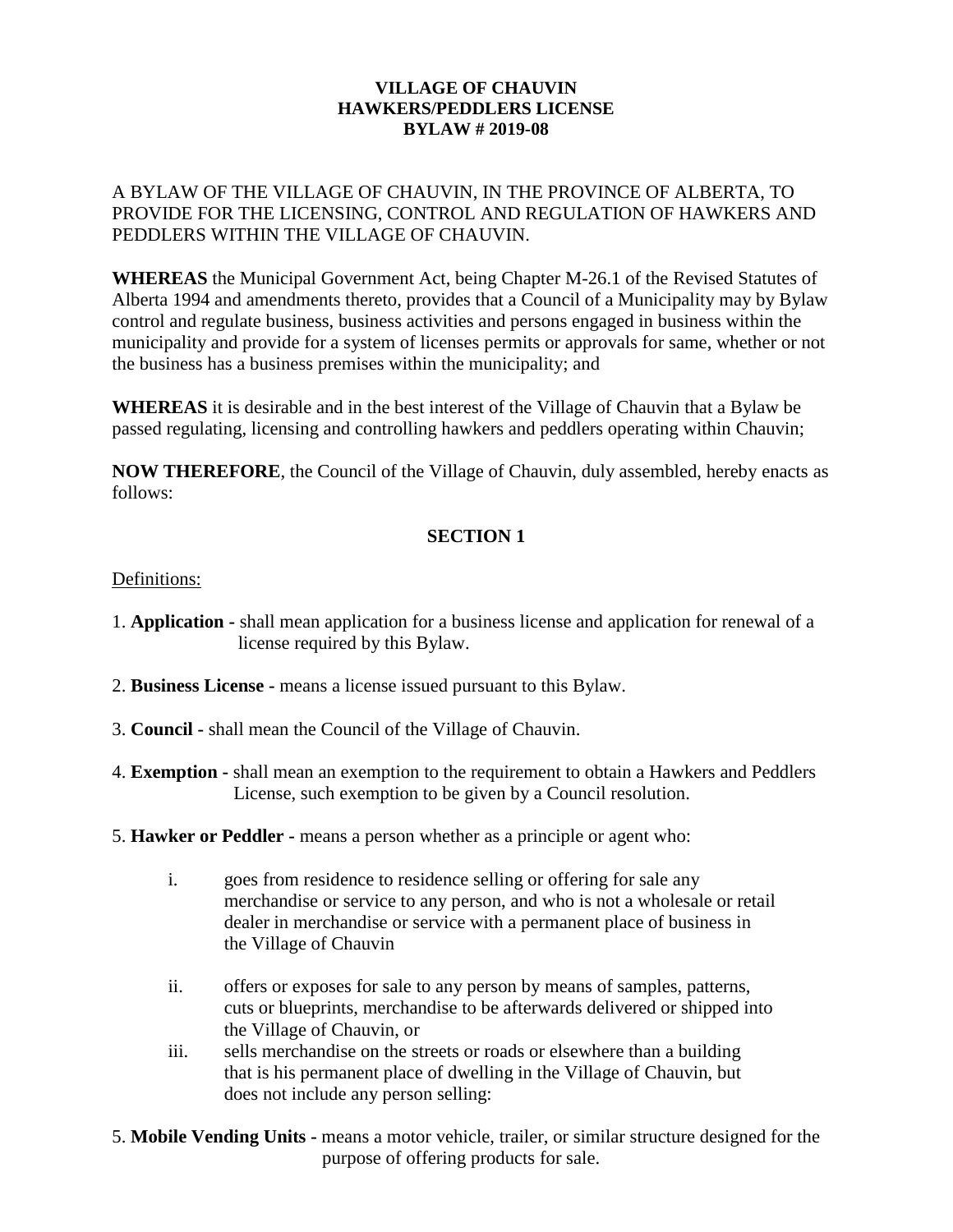- 6. **Person -** means a person or persons, firm, partnership or body corporate including a partnership, a group of persons acting in concert or any association unless the context explicitly or by necessary implication, otherwise requires.
- 7. **Village -** means the Village of Chauvin.

# **SECTION 2**

#### General Provisions

- 1. No person shall, within the Village, carry on or operate any business as a hawker or peddler unless he/she holds a valid and subsisting license to conduct such business pursuant to the provisions of this Bylaw.
- 2. Local service groups or charitable organizations may be given an exemption to the requirements of this bylaw, by resolution of Council. An example of such organizations would be the Girl Guides and their annual cookie sale.
- 3. The person shall make written Application to the Office of the Municipal Manager, Village of Chauvin, on the form specified in Schedule "A" which is hereby declared to form a part of this bylaw.
- 4. When submitting the Application, the person shall pay the required license fee as listed in Schedule "B" which is hereby declared to form a part of this bylaw.
- 5. A Business License shall be in effect for the duration stated on the business license provided.
- 6. Hawkers and peddlers issued a Business License under this Bylaw shall carry the license on their person at all times when conducting their business within the Village of Chauvin.
- 7. The Licensee will produce the license for the inspection by a designated officer for the Village of Chauvin or upon the request of any customer he approaches within the Village of Chauvin.
- 8. A Designated Officer of the Village of Chauvin may at any time revoke or suspend a license issued under the provisions of this Bylaw for failure to comply with any of the conditions or regulations herein.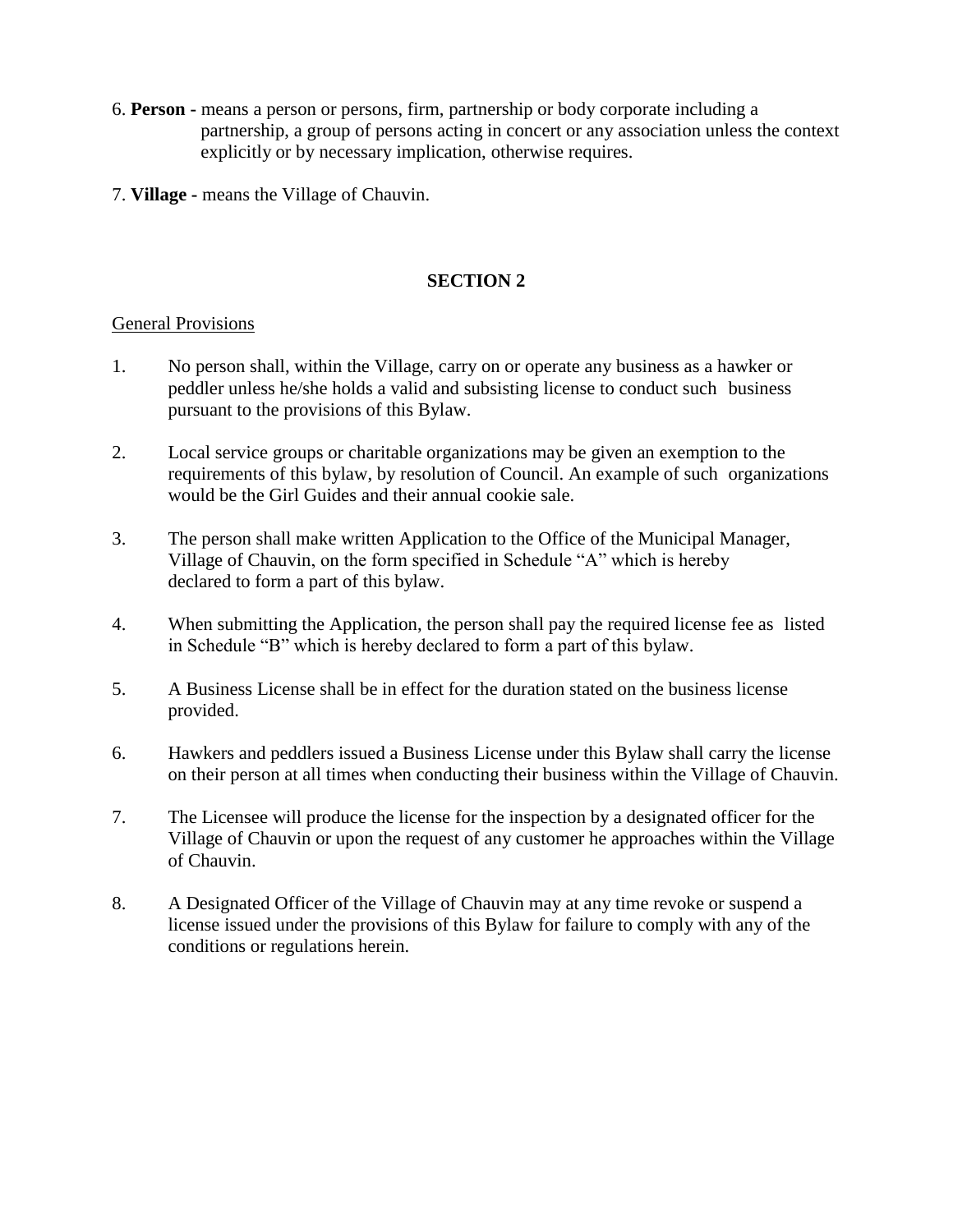# **SECTION 3**

#### Conditions and Regulations

- 1. No Business License shall be granted until such time as the applicant holds a valid Provincial or Federal License, where required by law.
- 2. No Business License shall be granted until the applicant has submitted to the Designated Officer the proper fee as provided by this Bylaw.
- 3. Hawkers, Peddlers and salesmen shall not call upon residents before 9:00 a.m. nor after 8:00 p.m.
- 4. Mobile vending units shall not be allowed to park on Village streets. They shall only be allowed on private property with the written consent of the owner, or in places specified by Council resolution.
- 5. No business shall conduct its operation in such a manner as to offend the general public. Upon receipt of bona fide complaints, the Designated Officer may advise the proprietor of the nature of the complaint and may require that the matter be rectified.
- 6. If the Designated Officer for the municipality finds a hawker, peddler or mobile vending unit in operation and such hawker, peddler or mobile vending unit does not have a valid and subsisting license to conduct business pursuant to the provisions of this bylaw, the Designated Officer may close the "business" immediately.

# **SECTION 4**

#### **PENALTIES**

- 1. Any person who contravenes any provisions of this Bylaw is guilty of an offense and is liable on summary conviction to a fine, as set out in Schedule "C", in addition to any license fee he may be required to pay and costs, or if unable to pay any fine levied and any license fee charged hereunder and costs, to imprisonment for a period not exceeding sixty (60) days or until such fine, license fee, and costs of committal are paid.
- 2. Where a person is convicted of operating a business for which a license fee is payable, without payment of such fee having been made, the court shall, in addition to the fine imposed pursuant to subsection (1) hereof, direct the payment of the applicable license fee to the municipality.
- 3. Where any of the provisions of this Bylaw have been deemed to be contravened and an offense ticket has been issued for that contravention, the accused may avoid appearing in court to answer to the said charge by submitting to the Municipality a voluntary payment as outlined in Schedule "C", attached to and forming part of this bylaw.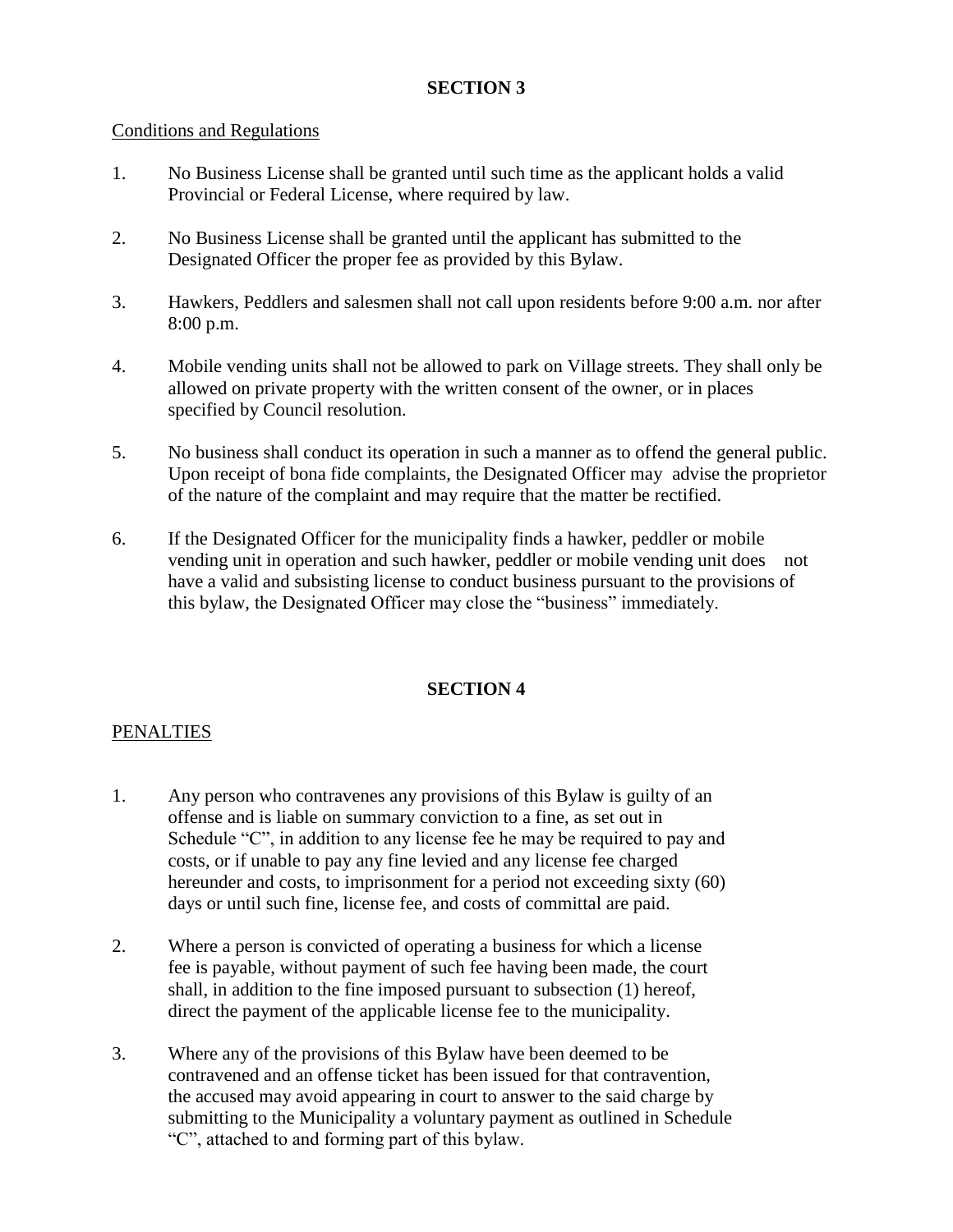This Bylaw shall come into full force and effect on the date of its final reading.

7.1 Read a FIRST time this \_\_\_\_\_\_\_ day of \_\_\_\_\_\_\_\_\_\_\_\_, 2019.

7.2 Read a SECOND time this \_\_\_\_\_\_\_ day of \_\_\_\_\_\_\_\_\_\_\_, 2019.

7.3 Read a THIRD and FINAL time with UNANIMOUS consent this \_\_\_\_\_\_\_day of \_\_\_\_\_\_\_\_\_\_\_\_\_\_, 2019

\_\_\_\_\_\_\_\_\_\_\_\_\_\_\_\_\_\_\_\_\_\_\_\_\_\_\_\_\_\_\_ Mayor

\_\_\_\_\_\_\_\_\_\_\_\_\_\_\_\_\_\_\_\_\_\_\_\_\_\_\_\_\_\_\_ Acting CAO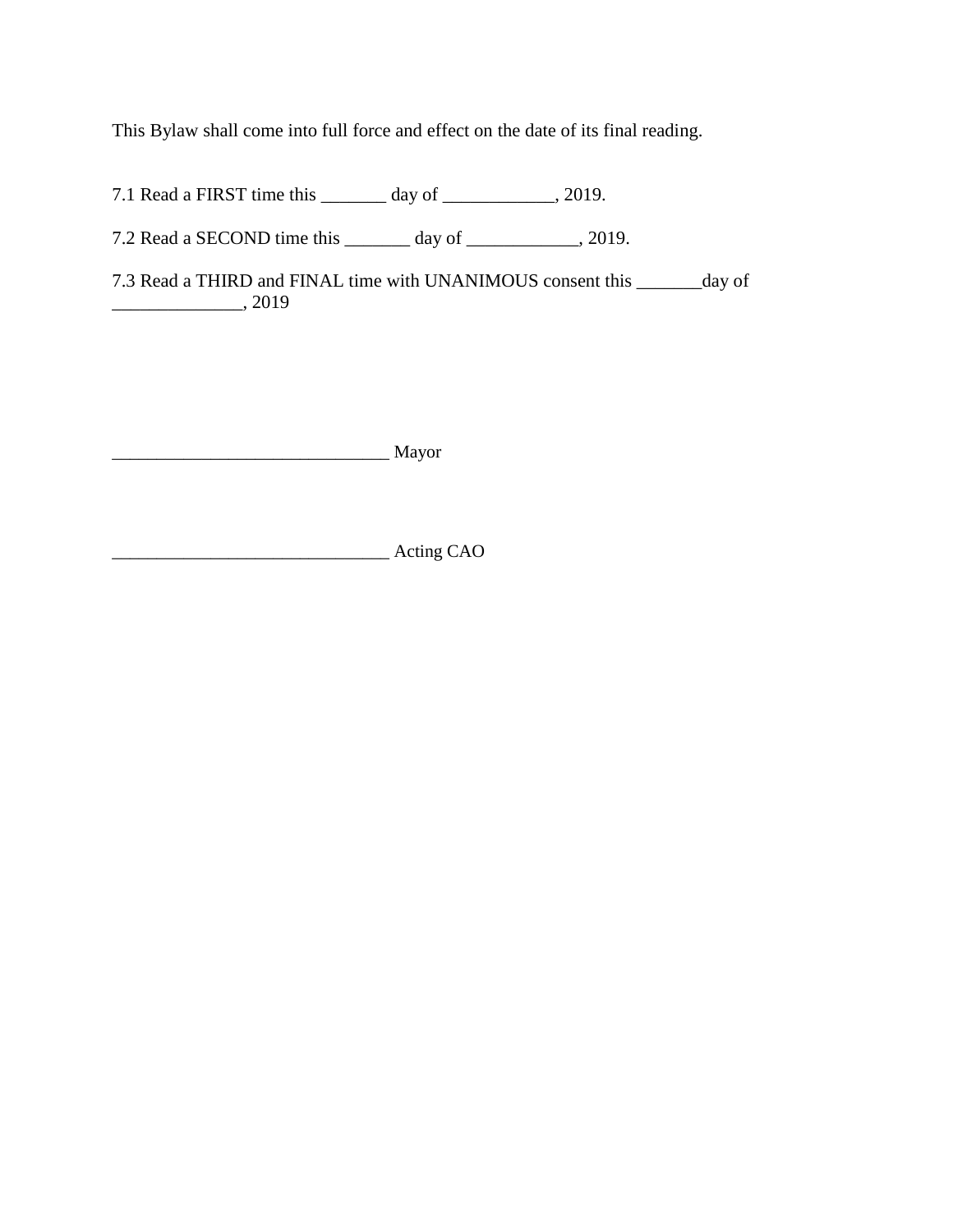# **SCHEDULE A**

| TO: Office of the Municipal Manager              |                                                                                           |  |
|--------------------------------------------------|-------------------------------------------------------------------------------------------|--|
| RE: APPLICATION FOR HAWKERS OR PEDDLERS" LICENSE |                                                                                           |  |
| Name and Address of Applicant:                   | <u> 1989 - Johann John Stein, mars an deus Amerikaanse kommunister (</u>                  |  |
|                                                  | the control of the control of the control of the control of the control of the control of |  |
|                                                  |                                                                                           |  |
| Goods or Services being offered for sale:        |                                                                                           |  |
|                                                  |                                                                                           |  |
|                                                  |                                                                                           |  |
| FOR MUNICIPAL OFFICE USE ONLY                    |                                                                                           |  |
|                                                  |                                                                                           |  |
|                                                  |                                                                                           |  |